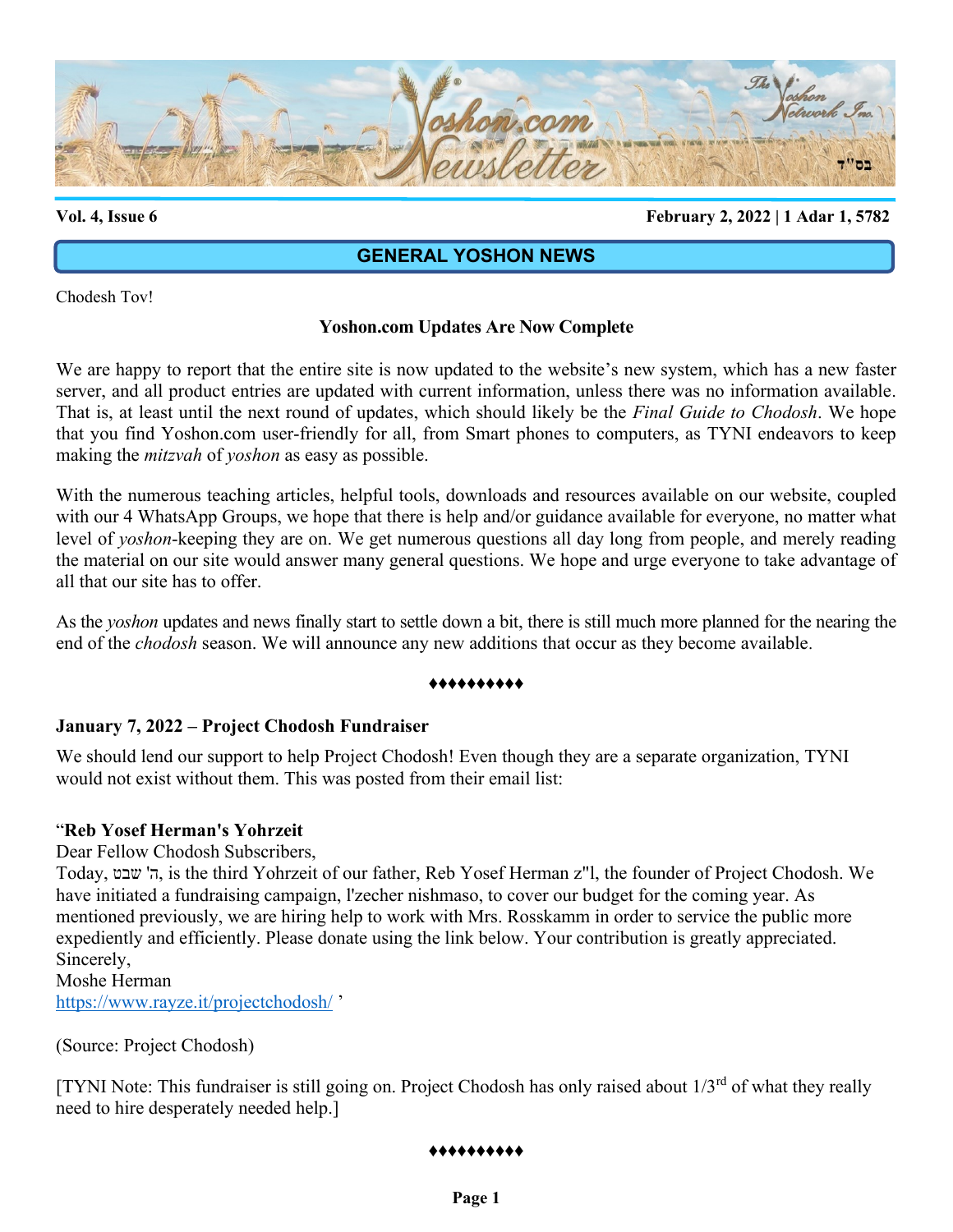# **RECENT YOSHON UPDATES**

### **January 30, 2022 – Yoshon Cereals List Updated**

Now that all the cutoff dates for cereals in Canada and South Africa are in, it is time to update our Yoshon Cereals List. There are several that were removed from the last list that had a status of "Yoshon (this may change)" and change they did. Since they were no longer listed as *yoshon*, they were removed completely.

This should be the final update unless the *Final Guide to Chodosh* has something new to report.

Here is the Direct Document Download Link:

<https://yoshon.com/wp-content/uploads/2022/01/YoshonCerealsListUpdated1-30-22.pdf>

(Source: TYNI)

#### ♦♦♦♦♦♦♦♦♦♦

### **January 25, 2022 – Montreal Kosher Yoshon Update #4**

As generally happens, once the COR of Canada updates, the MK is soon to follow. Here is the Direct Document Download Link:

<https://yoshon.com/wp-content/uploads/2022/01/MKYoshonUpdate4for5782.pdf>

(Source: Montreal Kosher)

#### ♦♦♦♦♦♦♦♦♦♦

### **January 25, 2022 – Correction on Yoshon Update #2 from COR**

The following was sent to their email list:

"The Nature Valley date should be 1 OC 2022 (not 2020) The PC Corn Flakes should be Dec 31 not (Dec 27)

Thank you

Rabbi J. Norman, Rabbinic Coordinator"

(Source: COR Canada)

#### ♦♦♦♦♦♦♦♦♦♦

# **January 24, 2022 – Yoshon Update from the COR of Canada**

This is a full very large update, complete with local establishments. The Direct Download Link is below:

<https://yoshon.com/wp-content/uploads/2022/01/CORYoshonUpdate2-1-24-22.pdf>

(Source: COR Canada)

#### ♦♦♦♦♦♦♦♦♦♦

# **YOSHON PRODUCT OR ESTABLISHMENT ALERTS**

# **January 27, 2022 – UOS of South Africa Update #7**

There are no products in this update. It is strictly South African establishments, such as bakeries and restaurants, and whether they are, or are not *yoshon*.

Here is the Direct Document Download Link:

<https://yoshon.com/wp-content/uploads/2022/01/UOSYoshonUpdate7-1-27-22.pdf>

(Source: UOS)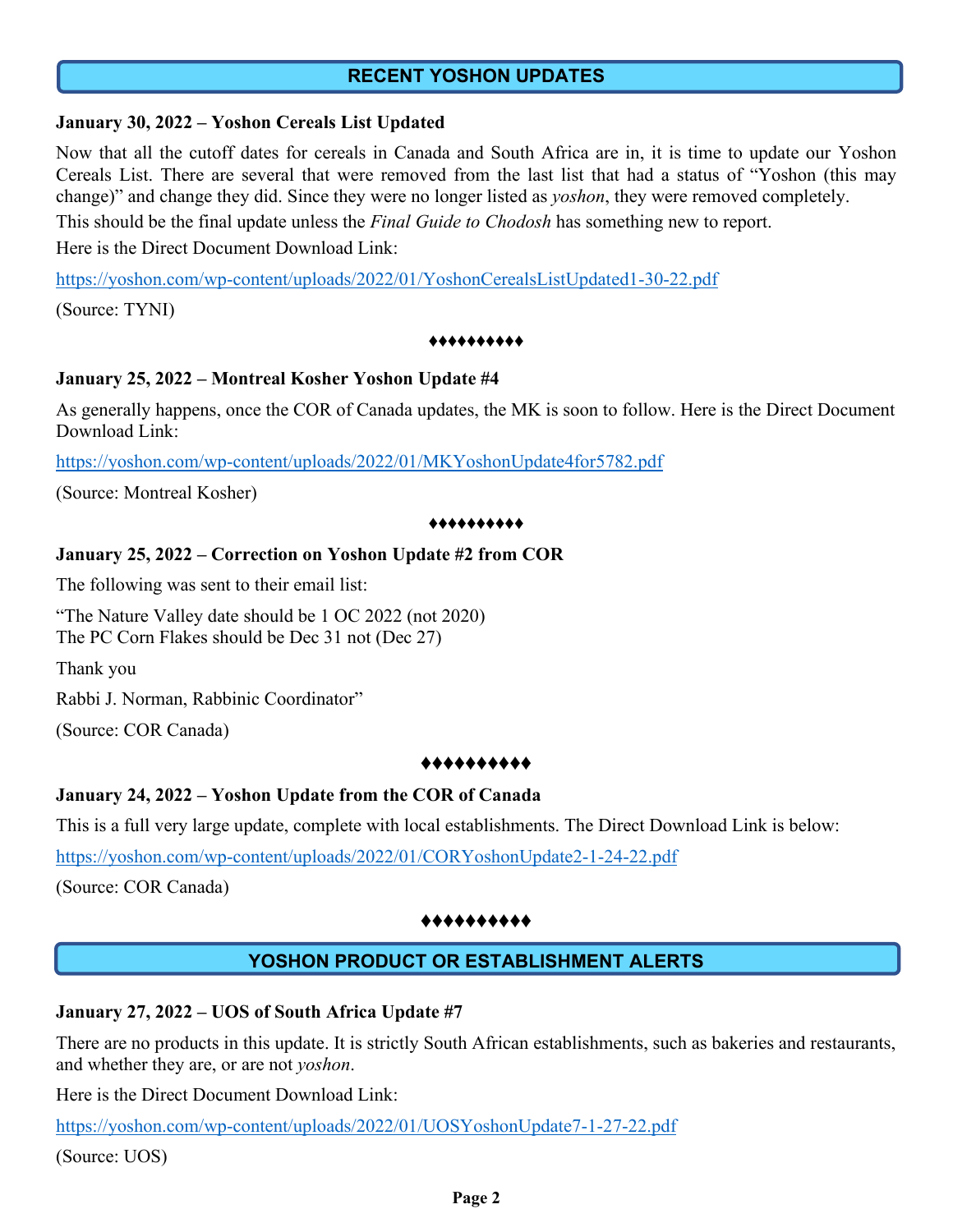#### ♦♦♦♦♦♦♦♦♦♦

# **January 12, 2022 – Yoshon Status Alert from the RCC**

Posted in our WhatsApp Groups from Rabbi Nissim Davidi of the Rabbinical Council of California: "Status Alert:

Love bakery ( Angel Bakery & Cafe) located at. 17928 Ventura Blvd. Is No longer certified as Yashan. Likewise, Super Pita and Golan Pita are no longer Yashan."

(Source: RCC)

# ♦♦♦♦♦♦♦♦♦♦

# **January 6, 2022 – Lieber's Chow Mein Noodle Alert**



This was posted to the Yoshon.com WhatsApp Groups from Rabbi Weissmandl:

"This is NOT Yoshon unfortunately we had a printed Yoshon logo apparently the mashgiach noticed them adding trim dough which is to be spring wheat"

(Source: Rabbi Chaim Weissmandl)

[**TYNI Note:** We already had a date for these posted on our site, so if anyone checking on the product entry would still be safe.]

# ♦♦♦♦♦♦♦♦♦♦

# **January 6, 2022 – UOS of South Africa Yoshon Update #6**

This update has a complete list of the current *yoshon* status of establishments in South Africa. The Direct Download Link is below:

<https://yoshon.com/wp-content/uploads/2022/01/UOSYoshonUpdate6-1-6-22.pdf>

(Source: UOS)

#### ♦♦♦♦♦♦♦♦♦♦

# **January 3, 2022 – RCC Yoshon Alert on Golan Pita**



Many thanks to Rabbi Nissim Davidi of the RCC for posting this alert to our Yoshon.com WhatsApp Groups:

"Status Alert: Golan Pita (all) are NO LONGER YASHAN. The word Yashan is supposed to be crossed out."

(Source: RCC)